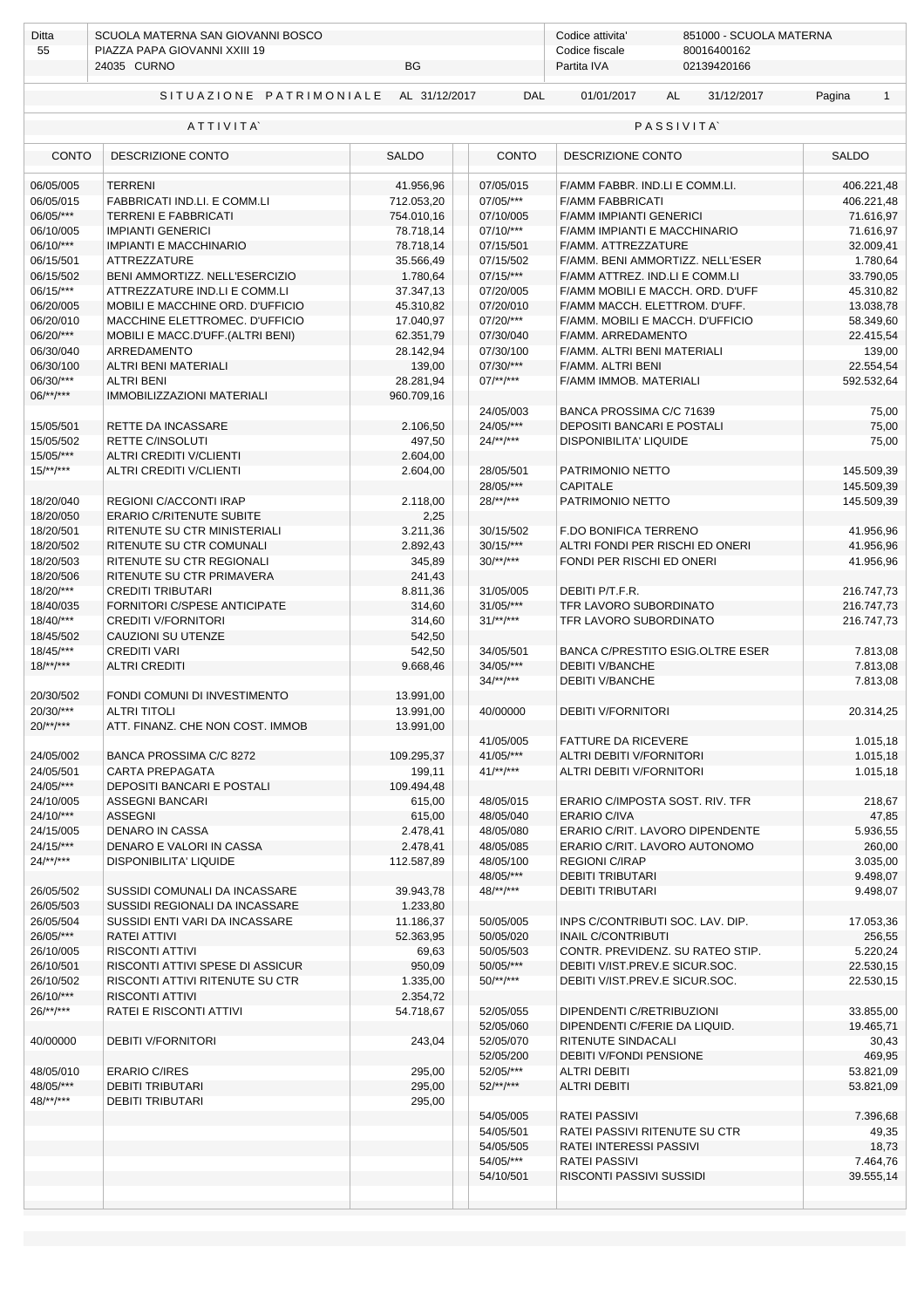|              | Ditta<br>SCUOLA MATERNA SAN GIOVANNI BOSCO |              |                                          | Codice attivita'         |             |             | 851000 - SCUOLA MATERNA |   |  |
|--------------|--------------------------------------------|--------------|------------------------------------------|--------------------------|-------------|-------------|-------------------------|---|--|
| 55           | PIAZZA PAPA GIOVANNI XXIII 19              |              |                                          | Codice fiscale           |             | 80016400162 |                         |   |  |
|              | 24035 CURNO                                | <b>BG</b>    |                                          | Partita IVA              | 02139420166 |             |                         |   |  |
|              |                                            |              |                                          |                          |             |             |                         |   |  |
|              | SITUAZIONE PATRIMONIALE AL 31/12/2017      |              | <b>DAL</b>                               | 01/01/2017               | AL          | 31/12/2017  | Pagina                  | 2 |  |
|              |                                            |              |                                          |                          |             |             |                         |   |  |
|              | ATTIVITA                                   |              |                                          |                          | PASSIVITA   |             |                         |   |  |
|              |                                            |              |                                          |                          |             |             |                         |   |  |
| <b>CONTO</b> | DESCRIZIONE CONTO                          | <b>SALDO</b> | <b>CONTO</b>                             | DESCRIZIONE CONTO        |             |             | <b>SALDO</b>            |   |  |
|              |                                            |              |                                          |                          |             |             |                         |   |  |
|              |                                            |              | 54/10/***                                | <b>RISCONTI PASSIVI</b>  |             |             | 39.555,14               |   |  |
|              |                                            |              | $54$ /**/***<br>RATEI E RISCONTI PASSIVI |                          |             |             | 47.019,90               |   |  |
|              |                                            |              |                                          |                          |             |             |                         |   |  |
|              |                                            |              |                                          |                          |             |             |                         |   |  |
| ***          | <b>TOTALE ATTIVITA</b>                     | 1.154.817,22 | $***$                                    | <b>TOTALE PASSIVITA</b>  |             |             | 1.158.833,44            |   |  |
|              |                                            |              |                                          |                          |             |             |                         |   |  |
| $***$        | PERDITA DI ESERCIZIO                       | 4.016,22     |                                          |                          |             |             |                         |   |  |
| *****        | <b>TOTALE A PAREGGIO</b>                   | 1.158.833,44 | *****                                    | <b>TOTALE A PAREGGIO</b> |             |             | 1.158.833,44            |   |  |
|              |                                            |              |                                          |                          |             |             |                         |   |  |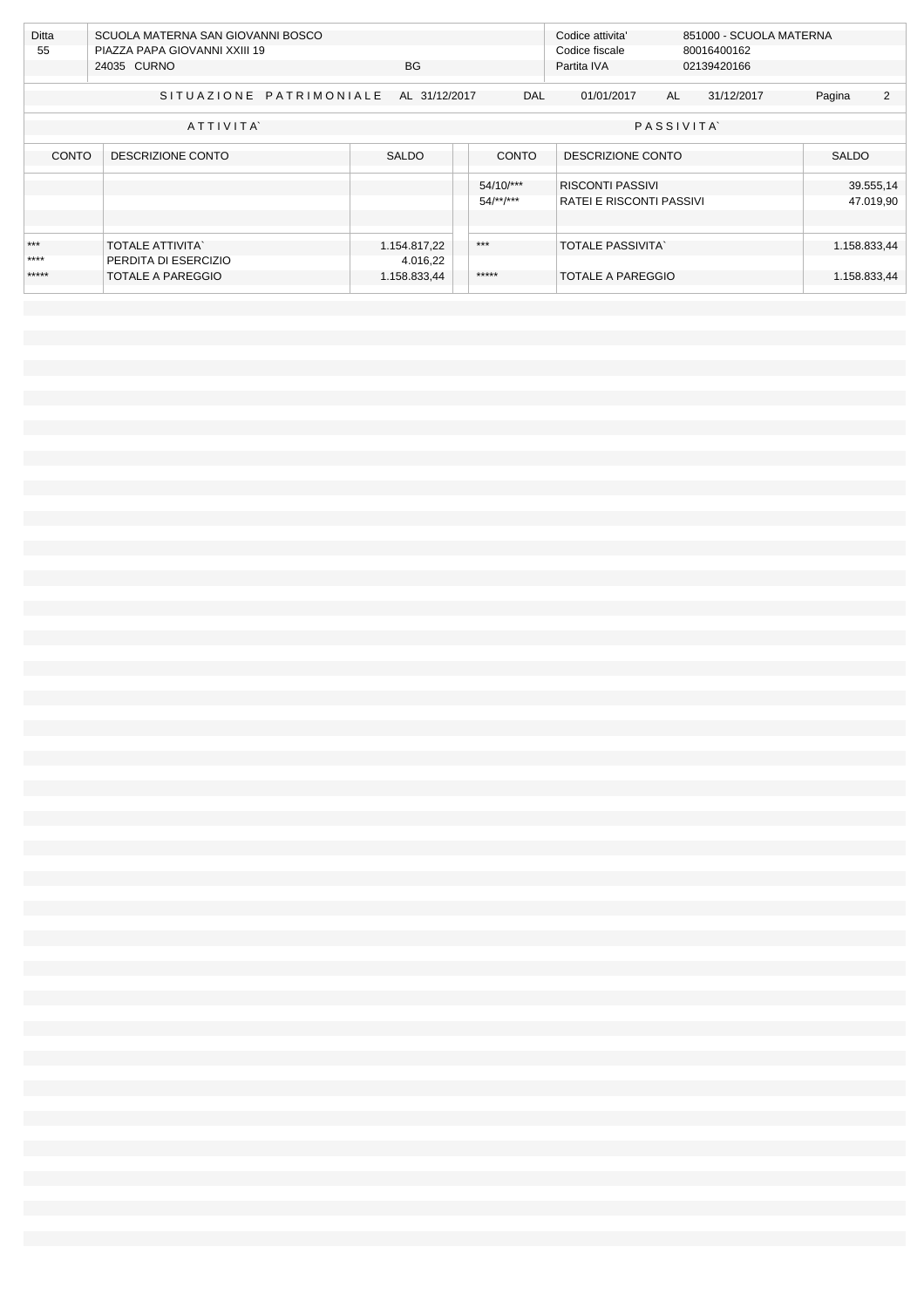| Ditta<br>55                                        | SCUOLA MATERNA SAN GIOVANNI BOSCO<br>PIAZZA PAPA GIOVANNI XXIII 19  | Codice attivita'<br>851000 - SCUOLA MATERNA<br>Codice fiscale<br>80016400162 |                        |                                                               |                        |  |  |  |  |
|----------------------------------------------------|---------------------------------------------------------------------|------------------------------------------------------------------------------|------------------------|---------------------------------------------------------------|------------------------|--|--|--|--|
|                                                    | 24035 CURNO<br>BG                                                   |                                                                              |                        | 02139420166<br>Partita IVA                                    |                        |  |  |  |  |
|                                                    | SITUAZIONE ECONOMICA                                                | AL 31/12/2017                                                                | <b>DAL</b>             | 01/01/2017<br><b>AL</b><br>31/12/2017                         | 3<br>Pagina            |  |  |  |  |
| <b>RICAVI E PROFITTI</b><br>COSTI, SPESE E PERDITE |                                                                     |                                                                              |                        |                                                               |                        |  |  |  |  |
| <b>CONTO</b><br>DESCRIZIONE CONTO                  |                                                                     | <b>SALDO</b>                                                                 | <b>CONTO</b>           | DESCRIZIONE CONTO                                             | <b>SALDO</b>           |  |  |  |  |
| 66/25/005                                          | <b>MERCI C/ACOUISTI</b>                                             | 41.576,42                                                                    | 58/10/005              | RICAVI PER PRESTAZ. DI SERVIZI                                | 288.403,10             |  |  |  |  |
| 66/25/501                                          | ACQUISTI MAT. DIDATTICO E GIOCHI                                    | 8.481,98                                                                     | 58/10/501              | RICAVI PER PREST. SERV. NIDO                                  | 218.253,58             |  |  |  |  |
| 66/25/502<br>66/25/***                             | ACOUISTI MATERIALE PER CUCINA<br><b>MERCI</b>                       | 427,55<br>50.485,95                                                          | 58/10/502<br>58/10/513 | RICAVI PER PREST. SERV.PRIMAVERA<br><b>INTEGRAZIONI RETTE</b> | 27.556,50<br>33.440,76 |  |  |  |  |
| 66/30/005                                          | MATERIALI DI MANUTENZIONE                                           | 70,38                                                                        | 58/10/***              | RICAVI DELLE PRESTAZ. - IMPRESE                               | 567.653,94             |  |  |  |  |
| 66/30/015                                          | <b>MATERIALE DI PULIZIA</b>                                         | 2.836,46                                                                     | $58$ /**/***           | <b>RICAVI</b>                                                 | 567.653,94             |  |  |  |  |
| 66/30/025                                          | <b>CANCELLERIA</b>                                                  | 1.352,91                                                                     |                        |                                                               |                        |  |  |  |  |
| 66/30/030                                          | MATERIALE PUBBLICITARIO                                             | 31,96                                                                        | 64/05/100              | ABBUONI/ARROT. ATTIVI IMP.                                    | 132,63                 |  |  |  |  |
| 66/30/045<br>66/30/055                             | INDUMENTI DI LAVORO<br>SPESE ACCESSORIE SU ACQUISTI                 | 356,31<br>18,86                                                              | 64/05/101<br>64/05/115 | SCONTI ATTIVI IMP.<br>SOPRAVVENIENZE ORDINARIE ATTIVE         | 180,19<br>280,98       |  |  |  |  |
| 66/30/491                                          | ALTRI ACQUISTI INDEDUCIBILI                                         | 1.841,55                                                                     | 64/05/155              | PROVENTI PER LIBERALITA'                                      | 4.111,13               |  |  |  |  |
| 66/30/501                                          | MATERIALE DI CONSUMO                                                | 7.586,02                                                                     | 64/05/***              | ALTRI RICAVI E PROVENTI                                       | 4.704,93               |  |  |  |  |
| 66/30/502                                          | ACQUISTI LIBRI E PUBBLICAZIONI                                      | 51,00                                                                        | 64/10/501              | <b>SUSSIDI MINISTERIALI</b>                                   | 80.283,91              |  |  |  |  |
| 66/30/503                                          | <b>ACQUISTI VARI</b>                                                | 335,53                                                                       | 64/10/502              | <b>SUSSIDI COMUNALI</b>                                       | 47.860,90              |  |  |  |  |
| 66/30/504<br>66/30/***                             | ACQ. MATERIALE 626 D.LGS 81/08                                      | 151,56                                                                       | 64/10/503<br>64/10/504 | SUSSIDI COMUNALI NIDO<br><b>SUSSIDI REGIONALI</b>             | 30.077,23              |  |  |  |  |
| 66/**/***                                          | <b>ALTRI ACQUISTI</b><br>COSTI P/MAT.PRI, SUSS., CON.E MER.         | 14.632,54<br>65.118,49                                                       | 64/10/505              | <b>SUSSIDI ENTI VARI</b>                                      | 8.647,29<br>1.886,23   |  |  |  |  |
|                                                    |                                                                     |                                                                              | 64/10/506              | SUSSIDI ENTI VARI NIDO                                        | 10.348,14              |  |  |  |  |
| 68/05/025                                          | <b>ENERGIA ELETTRICA</b>                                            | 8.234,14                                                                     | 64/10/507              | SUSSIDI SEZIONE PRIMAVERA                                     | 6.035,71               |  |  |  |  |
| 68/05/040                                          | <b>GAS RISCALDAMENTO</b>                                            | 11.457,24                                                                    | $64/10$ /***           | CONTRIBUTO IN CONTO ESERCIZIO                                 | 185.139,41             |  |  |  |  |
| 68/05/045                                          | <b>ACQUA</b>                                                        | 1.559,79                                                                     | 64/15/503              | EROGAZIONE QUOTE 5 PER MILLE                                  | 2.740,82               |  |  |  |  |
| 68/05/052                                          | CANONE DI MANUTENZIONE PERIODICA                                    | 4.683,35                                                                     | $64/15$ /***           | CONTRIBUTI IN CONTO CAPITALE                                  | 2.740,82               |  |  |  |  |
| 68/05/055<br>68/05/125                             | MANUT.E RIPARAZ.BENI PROPRI 5%<br>ASSICURAZ. NON OBBLIGATORIE       | 12.055,81<br>1.640,38                                                        | $64$ /**/***           | <b>ALTRI RICAVI E PROVENTI</b>                                | 192.585,16             |  |  |  |  |
| 68/05/132                                          | SERVIZI DI PULIZIA                                                  | 1.090,30                                                                     | 87/20/035              | INT.ATT.SU DEPOSITI BANCARI                                   | 8,67                   |  |  |  |  |
| 68/05/160                                          | COMPENSI SINDACI-PROFESSIONISTI                                     | 1.268,80                                                                     | 87/20/100              | <b>INTERESSI ATTIVI NO ROL</b>                                | 290,68                 |  |  |  |  |
| 68/05/184                                          | COMPENSI LAV.OCCAS.ATTIN.ATTIV.                                     | 5.562,50                                                                     | 87/20/***              | PROV. DIVERSI DAI PRECEDENTI                                  | 299,35                 |  |  |  |  |
| 68/05/320                                          | SPESE TELEFONICHE                                                   | 3.226,63                                                                     | $87$ /**/***           | ALTRI PROVENTI FINANZIARI                                     | 299,35                 |  |  |  |  |
| 68/05/325                                          | <b>SPESE CELLULARI</b>                                              | 39,18                                                                        |                        |                                                               |                        |  |  |  |  |
| 68/05/330<br>68/05/340                             | SPESE POSTALI E DI AFFRANCATURA<br>SPESE DI RAPPRESENTANZA DEDUCIB. | 59,30<br>1.490,73                                                            |                        |                                                               |                        |  |  |  |  |
| 68/05/370                                          | <b>ONERI BANCARI</b>                                                | 3.997,10                                                                     |                        |                                                               |                        |  |  |  |  |
| 68/05/407                                          | ALTRI COSTI PER SERVIZI                                             | 49,88                                                                        |                        |                                                               |                        |  |  |  |  |
| 68/05/501                                          | ASSISTENZA SCOLASTICA                                               | 4.475,70                                                                     |                        |                                                               |                        |  |  |  |  |
| 68/05/503                                          | ALTRE ATTIVITA' DIDATTICHE                                          | 526,00                                                                       |                        |                                                               |                        |  |  |  |  |
| 68/05/511<br>68/05/512                             | ASSISTENZE E CONSULENZE TECNICHE<br>CONSULENZA AMMINISTRATIVA       | 679,54<br>11.975,67                                                          |                        |                                                               |                        |  |  |  |  |
| 68/05/513                                          | PRESTAZIONI TECNICHE                                                | 444,08                                                                       |                        |                                                               |                        |  |  |  |  |
| 68/05/514                                          | SPESE 626 D.LGS 81/08                                               | 3.373,46                                                                     |                        |                                                               |                        |  |  |  |  |
| 68/05/515                                          | SPESE AGGIORNAMENTO PROFESSIONAL                                    | 45,00                                                                        |                        |                                                               |                        |  |  |  |  |
| 68/05/516                                          | SPESE PER TRASPORTO ALUNNI                                          | 4.149,48                                                                     |                        |                                                               |                        |  |  |  |  |
| 68/05/521<br>68/05/530                             | RIMBORSO SPESE                                                      | 450,00<br>3.427,50                                                           |                        |                                                               |                        |  |  |  |  |
| 68/05/531                                          | PRESTAZIONI OCCASIONALI VOUCHER<br>CTR INPS PRESTAZIONI VOUCHER     | 594,10                                                                       |                        |                                                               |                        |  |  |  |  |
| 68/05/532                                          | SERVIZIO INPS VOUCHER                                               | 228,50                                                                       |                        |                                                               |                        |  |  |  |  |
| 68/05/533                                          | CTR INAIL PRESTAZIONI VOUCHER                                       | 319,90                                                                       |                        |                                                               |                        |  |  |  |  |
| 68/05/***                                          | <b>COSTI PER SERVIZI</b>                                            | 87.104,06                                                                    |                        |                                                               |                        |  |  |  |  |
| 68/**/***                                          | COSTI PER SERVIZI                                                   | 87.104,06                                                                    |                        |                                                               |                        |  |  |  |  |
| 72/05/010                                          | SALARI E STIPENDI                                                   | 165.152,35                                                                   |                        |                                                               |                        |  |  |  |  |
| 72/05/501                                          | SALARI E STIPENDI NIDO                                              | 166.018,93                                                                   |                        |                                                               |                        |  |  |  |  |
| 72/05/502                                          | SALARI E STIPENDI PROMISCUO                                         | 73.461,23                                                                    |                        |                                                               |                        |  |  |  |  |
| 72/05/513                                          | SALARI E STIPENDI PRIMAVERA                                         | 27.908,60                                                                    |                        |                                                               |                        |  |  |  |  |
| 72/05/***                                          | SALARI E STIPENDI                                                   | 432.541,11                                                                   |                        |                                                               |                        |  |  |  |  |
| 72/15/005<br>72/15/025                             | <b>ONERI SOCIALI INPS</b><br><b>ONERI SOCIALI INAIL</b>             | 42.234,50<br>2.050,30                                                        |                        |                                                               |                        |  |  |  |  |
| 72/15/502                                          | <b>ONERI SOCIALI INPS NIDO</b>                                      | 35.992,05                                                                    |                        |                                                               |                        |  |  |  |  |
| 72/15/503                                          | ONERI SOCIALI INPS PROMISCUO                                        | 15.814,83                                                                    |                        |                                                               |                        |  |  |  |  |
| 72/15/517                                          | <b>ONERI SOCIALI PRIMAVERA</b>                                      | 7.720,66                                                                     |                        |                                                               |                        |  |  |  |  |
| 72/15/***                                          | <b>ONERI SOCIALI</b>                                                | 103.812,34                                                                   |                        |                                                               |                        |  |  |  |  |
| 72/20/005                                          | <b>TFR</b>                                                          | 13.995,75                                                                    |                        |                                                               |                        |  |  |  |  |
| 72/20/501<br>72/20/502                             | <b>TFR LIQUIDATO</b><br><b>TFR NIDO</b>                             | 2.164,24<br>6.122,33                                                         |                        |                                                               |                        |  |  |  |  |
| 72/20/503                                          | TFR PROMISCUO                                                       | 4.944,29                                                                     |                        |                                                               |                        |  |  |  |  |
| 72/20/504                                          | <b>TFR PRIMAVERA</b>                                                | 1.970,40                                                                     |                        |                                                               |                        |  |  |  |  |
| 72/20/505                                          | TFR LIQUIDATO NIDO                                                  | 2.638,03                                                                     |                        |                                                               |                        |  |  |  |  |
| 72/20/508                                          | TFR FDI PENS(-50 DIP) NIDO                                          | 2.866,26                                                                     |                        |                                                               |                        |  |  |  |  |
|                                                    |                                                                     |                                                                              |                        |                                                               |                        |  |  |  |  |